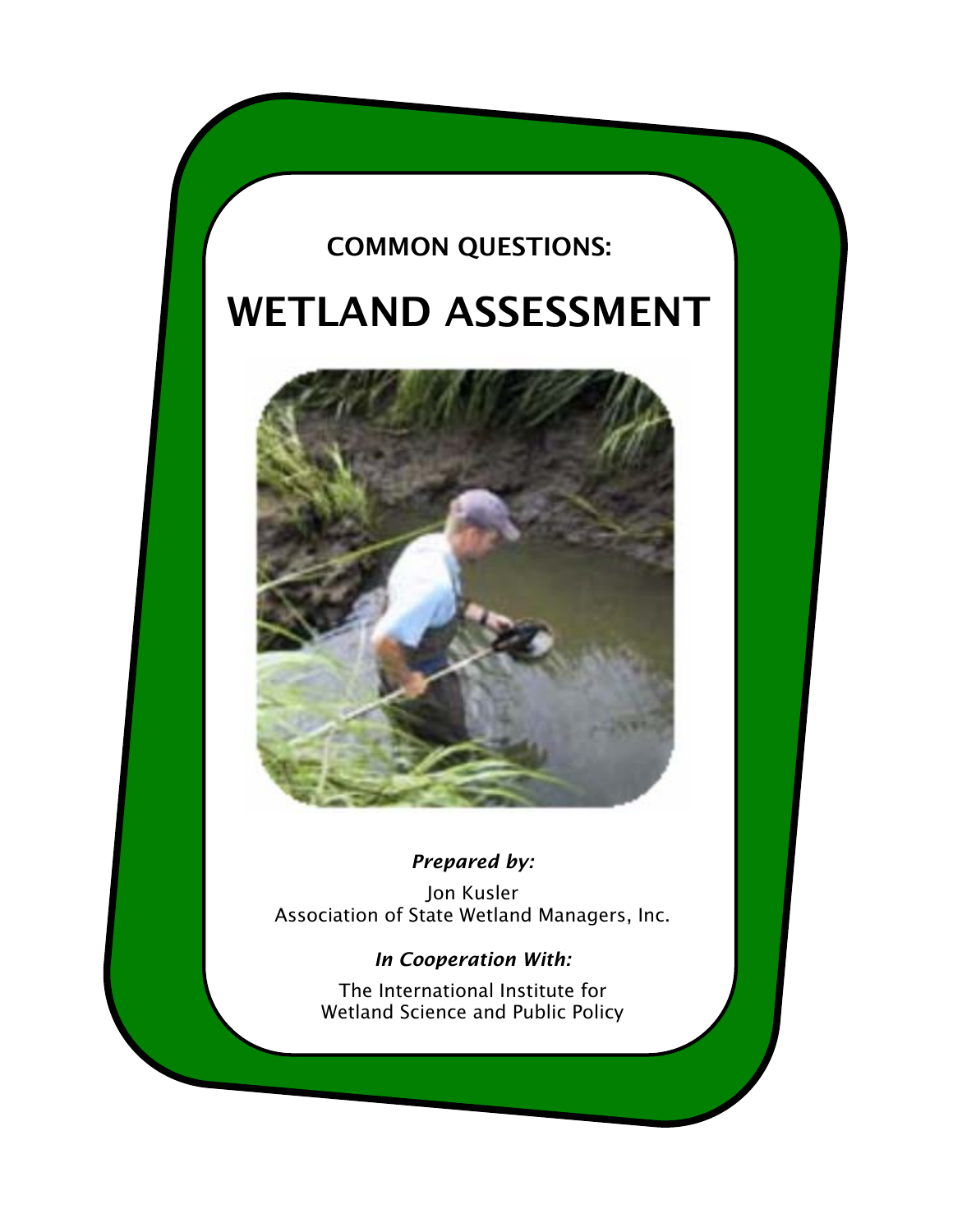# **PREFACE**

This guide is designed for local government officials, land trust staff, state and local officials, federal agency staff, developers and others interested in assessing wetlands for regulatory, restoration, land acquisition, environmental impact analysis, or other purposes. It addresses frequently asked questions concerning assessment. A selected bibliography and list of web sites provide the reader with more information concerning specific subjects.

The guide is the result of several Association of State Wetland Managers research projects over the last five years. It draws upon four technical reports by Jon Kusler concerning wetland assessment for regulatory purposes. See Kusler, J. 2004. Assessing Functions and Values. Association of State Wetland Managers, Inc., Berne, New York http://www.aswm.org/propub/functionsvalues.pdf; Kusler, J. 2004. Integrating Wetland Assessment into Regulatory Permitting. Association of State Wetland Managers, Inc., Berne, New York http://www.aswm.org/propub/integrating.pdf; and Kusler, J. 2004. Wetland Assessment in the Courts, Association of State Wetland Managers, Inc., Berne, New York http://www.aswm.org/propub/courts.pdf

Publication of this guide is funded by the U.S. Environmental Protection Agency, Region 2, Division of Wetlands. However, the opinions expressed are those of the author and not necessarily the sponsoring agencies.

*Photos in this report are mostly derived from websites. Please let us know, if you do not wish your photo to be included in this brochure.* 

*Cover photo by Massachusetts Office of Coastal Zone Management, CZM Wetland Assessment Projects. http://www.mass.gov/czm/wetlandassessment.htm* 

*Photo on page 2 by Massachusetts Office of Coastal Zone Management, CZM Wetland Assessment Projects. http://www.mass.gov/czm/wetlandassessment.htm* 

*Photo on page 4 by Tim McCabe. 1992. USDA Natural Resources Conservation Service* 

*Photo on page 5 by Land and Resource Use, Center for Coastal Monitoring and Assessment. http://ccma.nos.noaa.gov/ccma\_resource.html* 

*Photo on page 6 by Bob Nichols, 2000. USDA Natural Resources Conservation Service* 

*Photo on page 8 by U.S. Environmental Protection Agency, Wetlands. Dakota County, Minnesota Volunteer Monitoring Program (Minnesota BAWWG Case Study) http://www.epa.gov/owow/wetlands/bawwg/case/mn2.html* 

*Photo on page 10 by USDA Natural Resources Conservation Service, Fish and Wildlife http://www.ga.nrcs.usda.gov/programs/fishwildlife.html*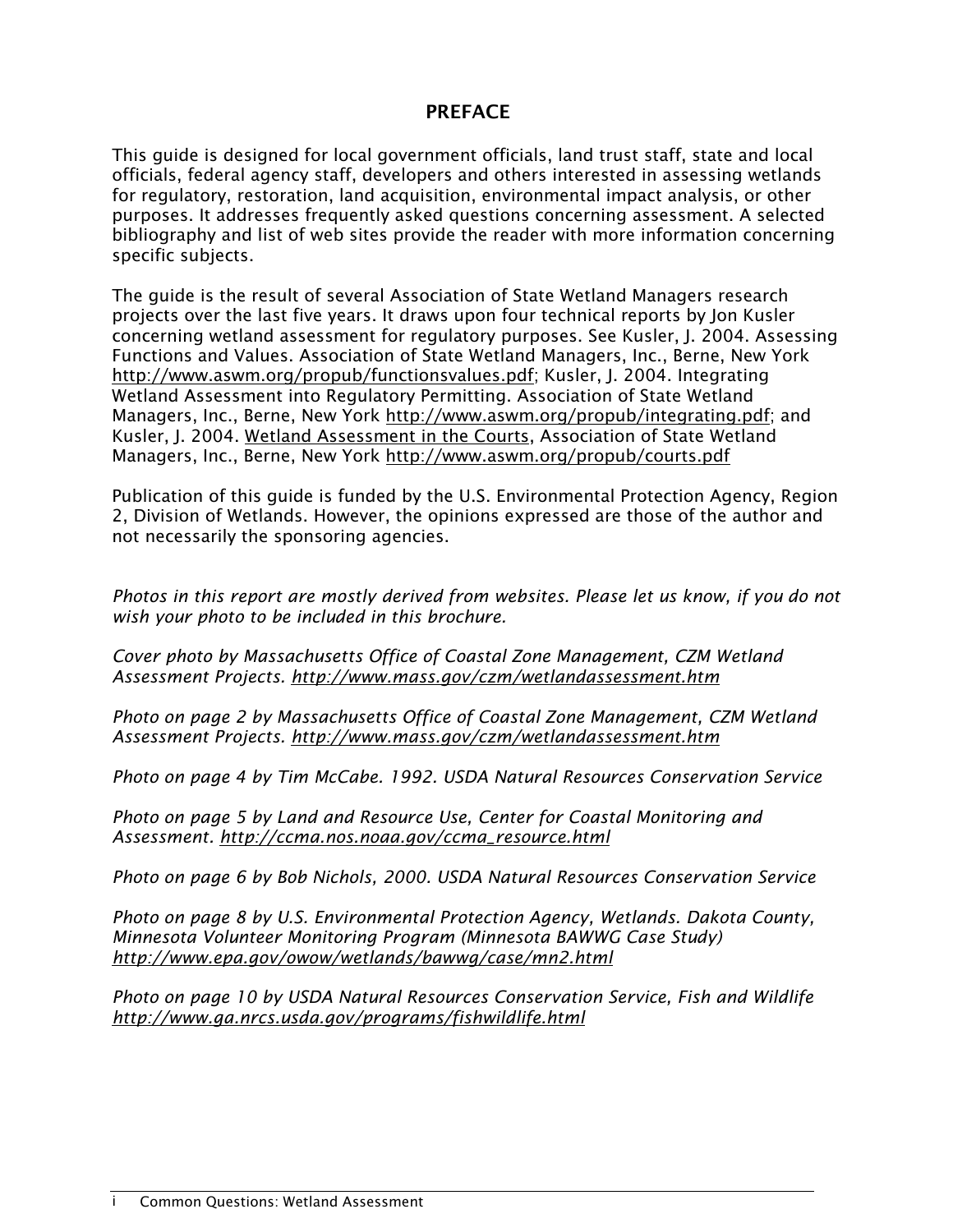# COMMON QUESTIONS WETLAND ASSESSMENT

#### How important are wetland assessment criteria and procedures in the protection and restoration of wetland ecosystems?

A. Wetland assessment is the gathering and analysis of information needed for wetland decision-making. Assessment criteria and procedures are critical because the outcome of wetland protection/destruction battles is increasingly determined by the information available to decision-makers. As data gathering and analysis techniques become more sophisticated and complex, the types of information gathered and analysis procedures including simplifying assumptions become increasingly important. Assessment procedures often determine whether activities in wetlands are permitted and the impact reduction and compensation measures (restoration, creation, enhancement) required.

The wetland information needed by wetland decision-makers (e.g., regulators, planners, public land use managers) encompasses a broad range of issues and topics and is not limited to "functions" and "values" although most of the efforts to develop rapid wetland assessment techniques to date have focused on functions or functions and values. Required information also often includes the delineation of wetland boundaries, evaluation of natural hazards such as flooding and soil stability, determination of land ownership, evaluation of existing wetland uses, and other types of information. It includes information concerning public attitudes and values. All of the necessary information, not just one type, must be gathered by the wetland decision-maker with available funds and expertise and often within a limited time frame.

What is assessed and what is not assessed in a given instance and the methods used including scale and accuracy of assessment will often determine whether a wetland and related ecosystem will be protected or destroyed. Consider, for example, a proposed dam affecting many wetlands. Proponents of dams have traditionally concentrated their

information gathering efforts upon economic benefits such as navigation, water supply, and flood control with limited consideration of biological and biodiversity impacts. If "assessment" efforts focus entirely upon water system benefits, decision-makers receive a onesided picture. However, if assessment also considers economic costs, risks, impacts upon wetland and broader ecosystem biodiversity, and other impacts, decision-makers are presented with a more balanced view.

The need for comprehensiveness and balance in assessment does not stop with including biological considerations in information gathering. Proponents of dams often now do carry out some measure of

*"Wetland assessment is the gathering and analysis of information needed for wetland decision-making. Assessment criteria and procedures are critical…"* 

biological analysis but sometimes concentrate their evaluation upon warm water fish species. Warm water fish thrive in reservoirs and a dam may appear to have net environmental benefits if this is all that is considered. Nevertheless, a different picture emerges if impacts on coldwater fish, amphibians, birds, mammals, endangered species, and other species present in an unaltered stream are considered.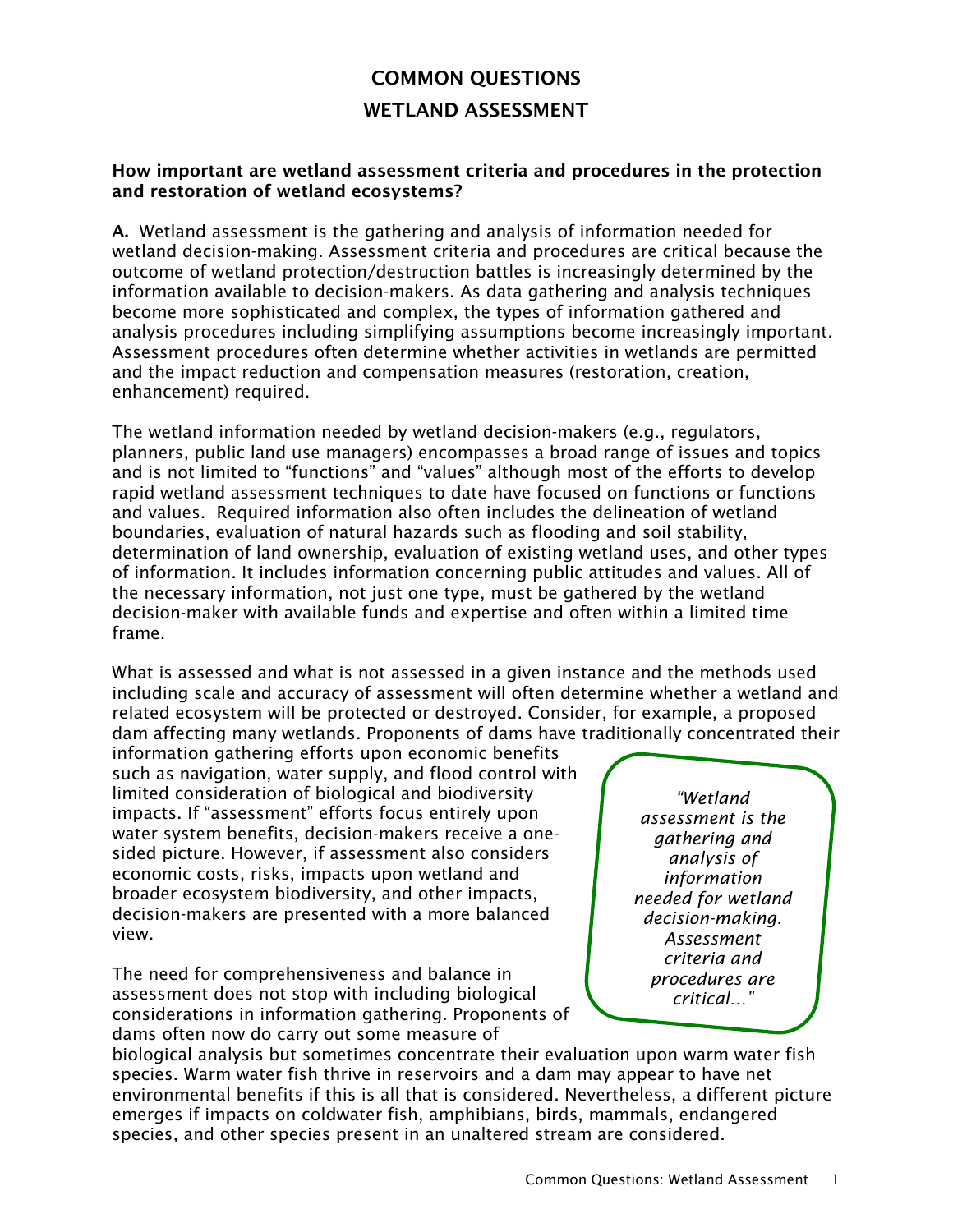Therefore, the process by which wetland managers decide in a particular instance what types of information will and will not be gathered and the scales and degrees of accuracy is of great importance.

#### Is it possible to gather detailed information, up front, on all wetlands in a locality, region or state?

A. As a practical matter, no. In an ideal world, wetland decision-makers would gather all of the relevant types of biological and other types of information for wetlands and related ecosystems within a planning and management area. However, this is typically impossible because funds, staff, and time of decision-makers are limited. There are also scientific limitations and gaps in scientific knowledge (see discussion below).

Detailed and accurate evaluation of the functions and values has not taken place (as far as we can tell) for all wetlands within even a single local government in the U.S. despite community adoption of wetland plans and regulations for more than 30 years. Generalized assessment of the functions and values of most wetlands has taken place for a small number of communities (primarily "Advanced Identification" and Special Area Management efforts using WET and other techniques).

Because of the costs of detailed and accurate information gathering and analysis are great and the time and expertise available limited, choices must be made in the geographic scope of the information gathering, the types of information gathered, and the scales and degrees of accuracy. Data gathering must be prioritized and simplifying assumptions and compromises must be made. These choices have strong "policy" as



well as scientific components and individuals and groups designing and using wetland assessment methods wield considerable power over the ultimate protection/destruction decisions.

When information is gathered is also important. For large water projects and land development schemes, information is needed "up front" before final decisions are made to construct dams, drainage projects and the like. It is very difficult to incorporate wetland protection/restoration in project design when biological information is not available at an early stage.

Not only the types of information gathered but also who gathers the information is also important. Government regulators often must rely upon project proponents to carry out much of the actual information gathering undertaken on project proposals due to limited funds. This means that assessment methods must be understandable and usable by project proponents. Methods must also not be so subjective that project proponents can easily bias results.

# What elements of wetland assessment have "policy" as well as scientific components?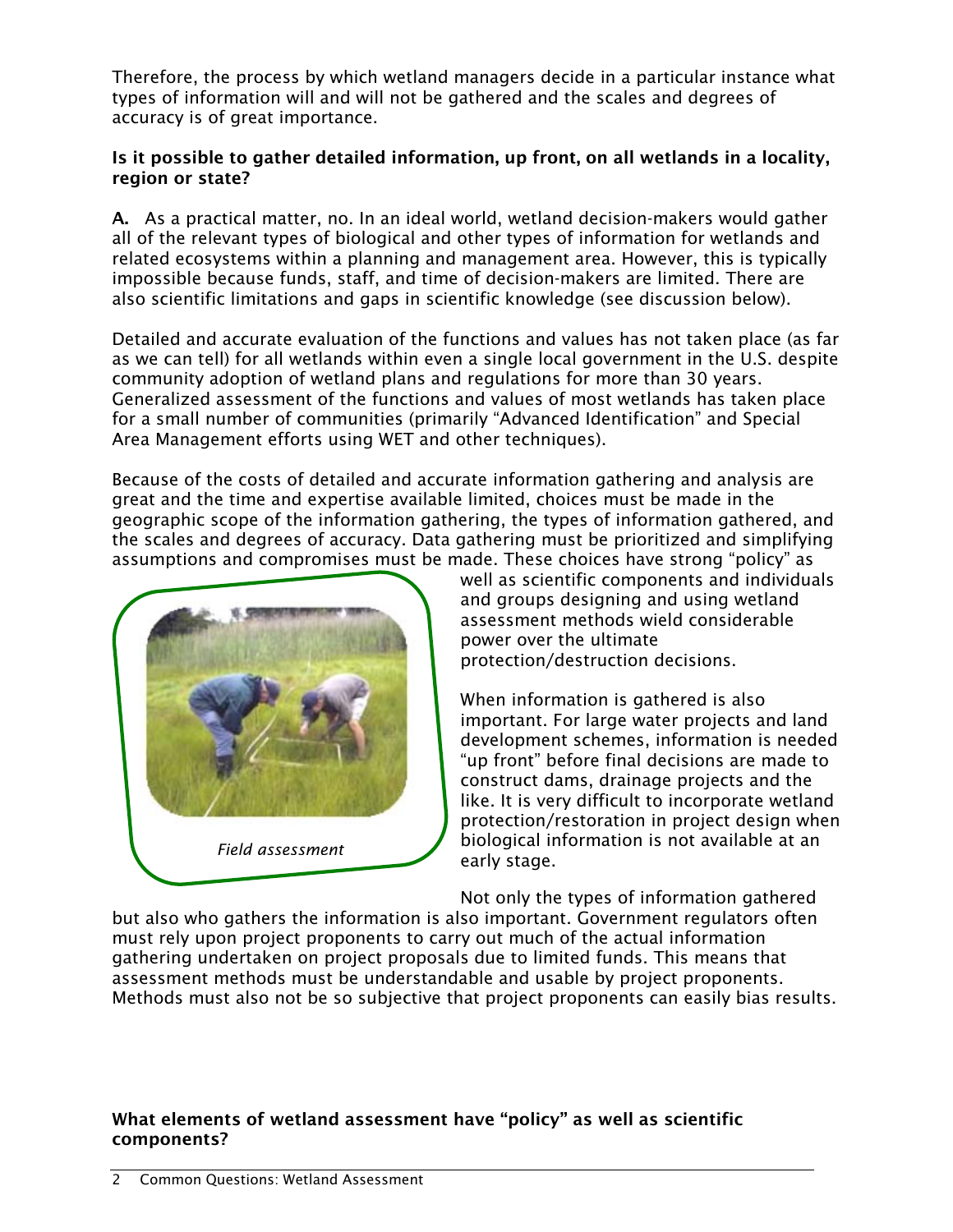A. Many elements do because they require value judgments in deciding what needs to be assessed, the assessment methods, and the degree of accuracy. Important policy components are included in the definition of basic terms such as "function", and "value", the types of information gathered (and not gathered), the simplifying assumptions, the analytical procedures, and other aspects of assessment.

#### How important are the basic terms (definitions) used in assessment?

A. Of considerable importance. The scope of assessment depends, to a considerable extent, upon the definitions used for the terms, "assessment", "function", "functional value", and "value". For example, if wetland assessment is focused upon assessment of natural processes and all the available funds are spent upon this, little or no information may be gathered pertaining to wetland boundaries, land ownership, natural hazards, and a broad range of other information needed to apply the Section 404 regulation public interest review criteria or to determine the most "appropriate" and "suitable" use of wetlands for local planning and zoning. Similarly, if "function" is used to only describe certain physical characteristics of wetlands, not the flood conveyance, flood storage, erosion control, and roles of wetlands as required by many regulations, then information gathering will stop short of meeting regulatory needs. If "assessment" is defined not to include assessment of "value", then the impact of proposed projects upon people will not be evaluated.

And, it is difficult to imagine how a determination of the impact of a proposed activity on the "public interest" can be determined without considering impacts on people. In addition, if assessment of "value" is narrowly defined to only include public attitudes toward wetland functions and not broader fact-finding with regard to physical facts, then no or limited data gathering finding will take place for archeological, historical, recreational, aesthetic, and similar cultural services of wetlands.

# What sorts of information are needed for wetland decision-making?

A. Many types, depending upon the wetland management technique, program goals and context. One of the reasons it has been so difficult to develop widely acceptable wetland assessment methods is that decision-making information needs differ considerably. Wetland identification and delineation is a common, essential first step in planning, acquiring, regulating, developing or otherwise protecting and managing wetland resources for water resources, land management, and other purposes. Nevertheless, decision-making needs then vary in terms of biological, hydrologic, topographic, land use and other information. Degrees of specificity and accuracy also differ.

For example, detailed fisheries information is to carry out a wetland fisheries restoration and management project; detailed waterfowl information for a waterfowl management project; and detailed flood studies flood storage or conveyance project. Biological information is of great importance. But, other features needed for Section 404 public interest review and land and water planning may include land ownership, natural hazards (flooding, erosion potential), protection status of wetlands, vulnerability to impacts, restoration potential, and the economic suitability of wetlands for various uses.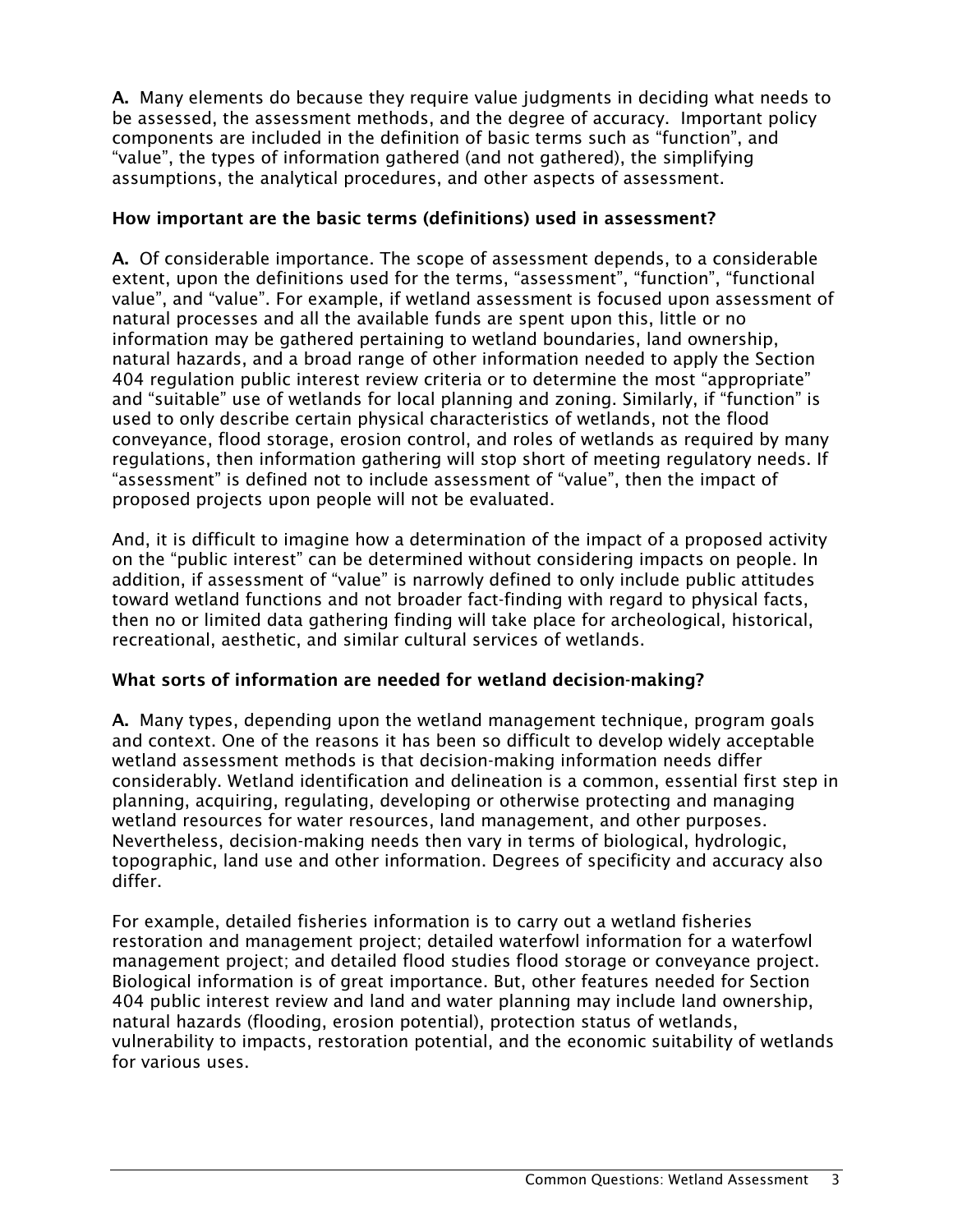# Why is it difficult to evaluate wetland functions and values?

A. Assessment of the many onsite and offsite factors which determine functions and values including overall hydrologic, ecological, social contexts is time consuming, expensive and requires multi-discipline expertise. Wetlands and related resources are complex and large amounts of information are needed to describe relevant plants, animals, soils, geology, hydrology, and other features.

For example, efforts to assess biodiversity are complicated by the broad range of hydrologic and ecological niches within a single wetland related to the depth of water, saturation, flooding, soils and plant and animal species. And, these niches shift somewhat throughout a single year and over a period of years as water levels change. This prevents simple characterization of a wetland as a whole without analysis of more specific subzones within a wetland over time.

Water level fluctuations also mean that it is difficult to use a single observation of wetland hydrology, plants, and animals to describe or characterize a wetland. Timeseries information is needed.

Evaluation is also difficult because most wetlands are altered (e.g., partial drainage) and further changes are occurring in water regimes due to manipulation of those regimes (e.g., dams) or watershed development.

Finally, evaluation of "value" is difficult because different segments of society feel differently about various functions and attitudes change over time.

### Are there major gaps in scientific knowledge with regard to evaluation of wetland functions/values?

A. Yes, much has been learned scientifically about wetlands over the last several decades. However, there are also many gaps in scientific knowledge that seriously limit assessment. For example, the hydrologic and ecological requirements (depth of water, water temperature, salinity, sediment tolerances, vegetative needs, other food needs, etc.) of many wetland mammals, hundreds of wetland birds, hundreds of wetland amphibians and reptiles, thousands of plants, and millions of wetland insects are poorly understood. Many biological, chemical, and physical processes are also only partly understood.

#### Are wetland assessment needs for regulatory purposes different from those for other purposes?



*Waterfowl often use wetlands for short periods* 

A. Yes, somewhat. Wetland assessment needs for regulatory purposes are different than assessment for acquisition, public land management, and other purposes for a number of reasons. Wetland regulations have typically been adopted to serve multiple goals and multi-factor information gathering is needed to apply such multiobjective regulatory criteria. In addition, wetland assessment for regulatory purposes usually takes place in the context of proposed changes in wetlands such as fills or drainage. This means that before and after change scenarios must be evaluated in terms of protection and restoration criteria (e.g., alternatives analysis, impact reduction, compensation).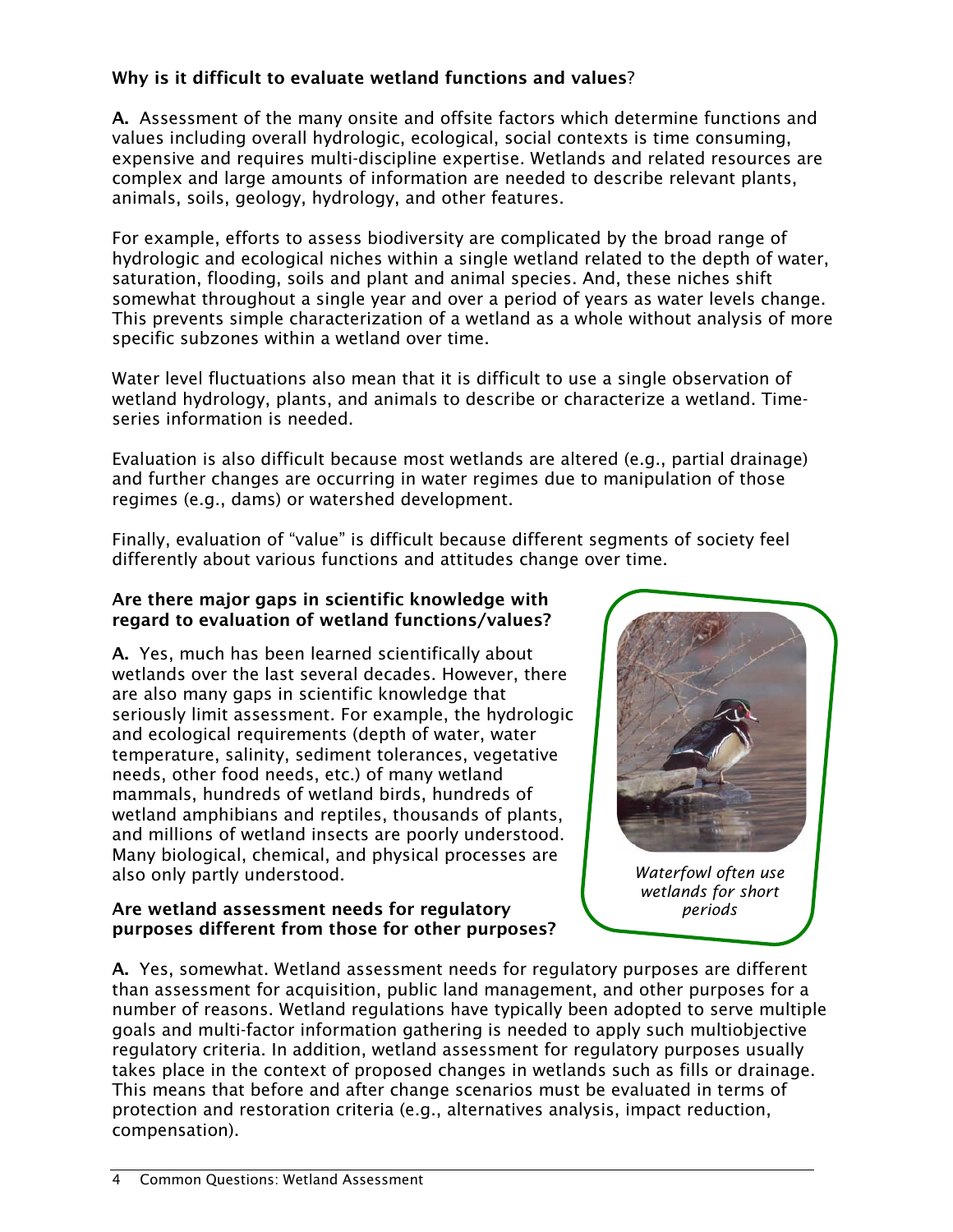Regulations also involve the control of private land uses (in contrast with public land management, acquisition planning, etc.) and Constitutional protections for private property come into play. Because of this, regulatory agencies must carefully follow statutory criteria and procedures in regulating private property. They must gather sufficient information to be able to defend regulations in court (if need be). Ironically, many rapid wetland assessment approaches developed ostensibly for use in regulatory contexts fail to develop much of the information needed by regulators.

#### Are some types of information more important in regulatory contexts than other contexts?

A. Yes. Courts have also traditionally given great weight to certain factual considerations in determining whether regulations "take" private property and lesser weight to others. For example, courts have given great weight to data related to the protection of public health and prevention of nuisances. This means that multifactor wetland assessment approaches and the evaluation of the impact of proposed activities upon flood flows, erosion control, and water quality are particularly importance in meeting taking challenges.



### Is it sufficient to only assess wetland physical functions to evaluate wetlands for regulatory purposes?

A. No. Assessment of basic physical processes is important in understanding the functions of a particular wetland and the possible impacts of a proposed activity. However Federal Section 404 regulations and state and local wetland regulations set forth regulatory goals and criteria which require linking those processes to "services" provided by wetlands such as flood storage, fisheries production, and water quality protection. It is also important to assess (albeit subjectively) "values" including

archeological, historical, aesthetic, recreational and other values. The impact of proposed activities must be evaluated in terms of those goals and criteria.

# What approaches or methods have been used to assess wetlands to date?

A. Three overall approaches have been used by local governments, states, federal agencies, not for profits and others to assess wetlands for land planning, water planning, public land management, acquisition, restoration, regulation, and other purposes.

The first approach involves multiobjective, landscape level analysis of lands and waters throughout a geographical area including wetlands. Thousands of communities have "overlaid" wetland, floodplain, public water, natural hazard, existing use information, land ownership information, public infrastructure information and other types of information to produce land and water use plans and zoning maps which allocate lands throughout a community to their most "suitable" or "appropriate uses". These maps and plans are then enacted with "conservancy" or other "sensitive" land zones for wetlands and other sensitive areas. Overlay analysis has been done manually in many instances or, more recently, through the use of GIS systems. Regulatory agencies have also carried out multiobjective analysis at particular sites by using a combination of existing maps and data and field surveys.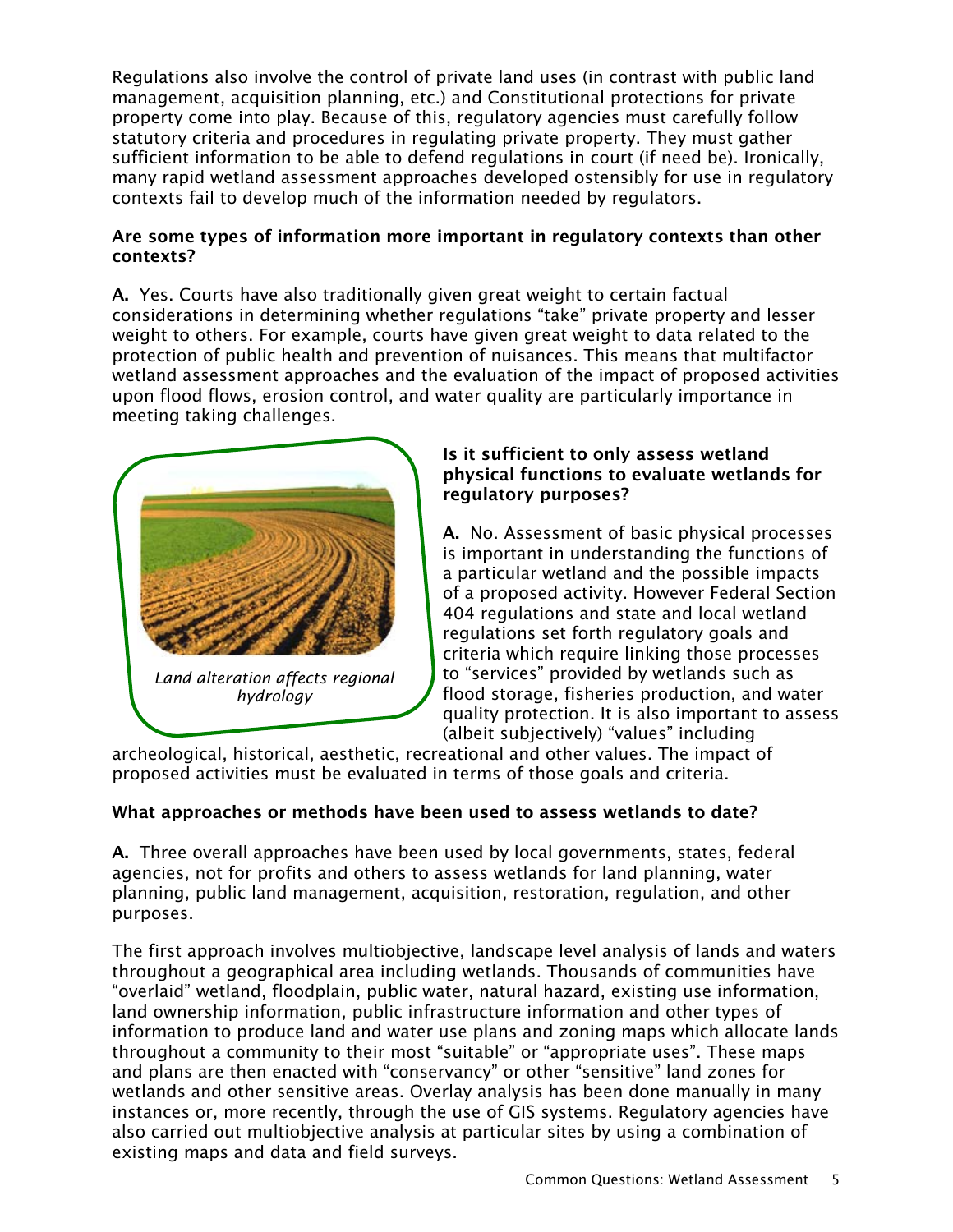Multiobjective, landscape level analysis is useful in planning and regulation because it provides a composite, multiobjective information base with information relevant to many aspects of wetland protection, restoration, and use. However, it does not provide detailed, site-specific information pertaining to wetland functions and values for particular wetlands and particular sites.

The second approach involves the use of various wetland "rapid" assessment approaches to assess a broad range of wetland "functions" or wetland "functions and values". Over 40 methods have been developed since 1990 alone. These approaches generally involve both assessment of functions and values although some such as Habitat Evaluation Procedure (HEP) and Hydrogeomorphic (HGM) address only functions. Many compare wetlands with other wetlands. Following the WET (Wetland Evaluation Technique) model, many attempt to assessment "capacity", "opportunity", and "social significance". Many develop "nominal" (nonratio) numbers in assessing

wetlands. These approaches have some strength and uses but have not been widely used in decision-making for a variety of reasons described below.

The third approach involves the application of more specific assessment techniques and methods to assess particular functions, values, issues, and problems at specific sites. These techniques are issue-specific and generally applied only where a specific function, value, or problem has already been identified as of "possible" importance at a site through a more generalized analysis. These techniques often involve field surveys and observations to help determine the presence or absence of an endangered species, or other species or suites of species. They may involve the application of specific ecosystem or engineering models (e.g., WETHINGS, HEP, IBI, HGM, HEC).



#### Why have formal rapid wetland assessment techniques been little used in regulatory and other wetland decision-making contexts?

A. Existing formal rapid assessment techniques have not been used for many reasons. The most common reason is that the techniques fail to develop much of the critical information needed by decision-makers and are, simultaneously, too costly and timeconsuming to apply. Simplifying assumptions and large margins of error are other problems. Often regulatory and land management agencies have found that field surveys (without the use of any "named" assessment technique) combined with professional judgment and common sense provides more useful information for the funds expended than more formal assessment approaches.

# Is it valid to compare wetlands with other wetlands in wetland assessment?

A. For certain purposes, such as determining land acquisition priorities and establishing protection or management priorities, comparison of wetlands with one another in terms of functions, values, and condition is useful. Many of the early wetland assessment approaches were, in fact, developed to guide wetland acquisition efforts.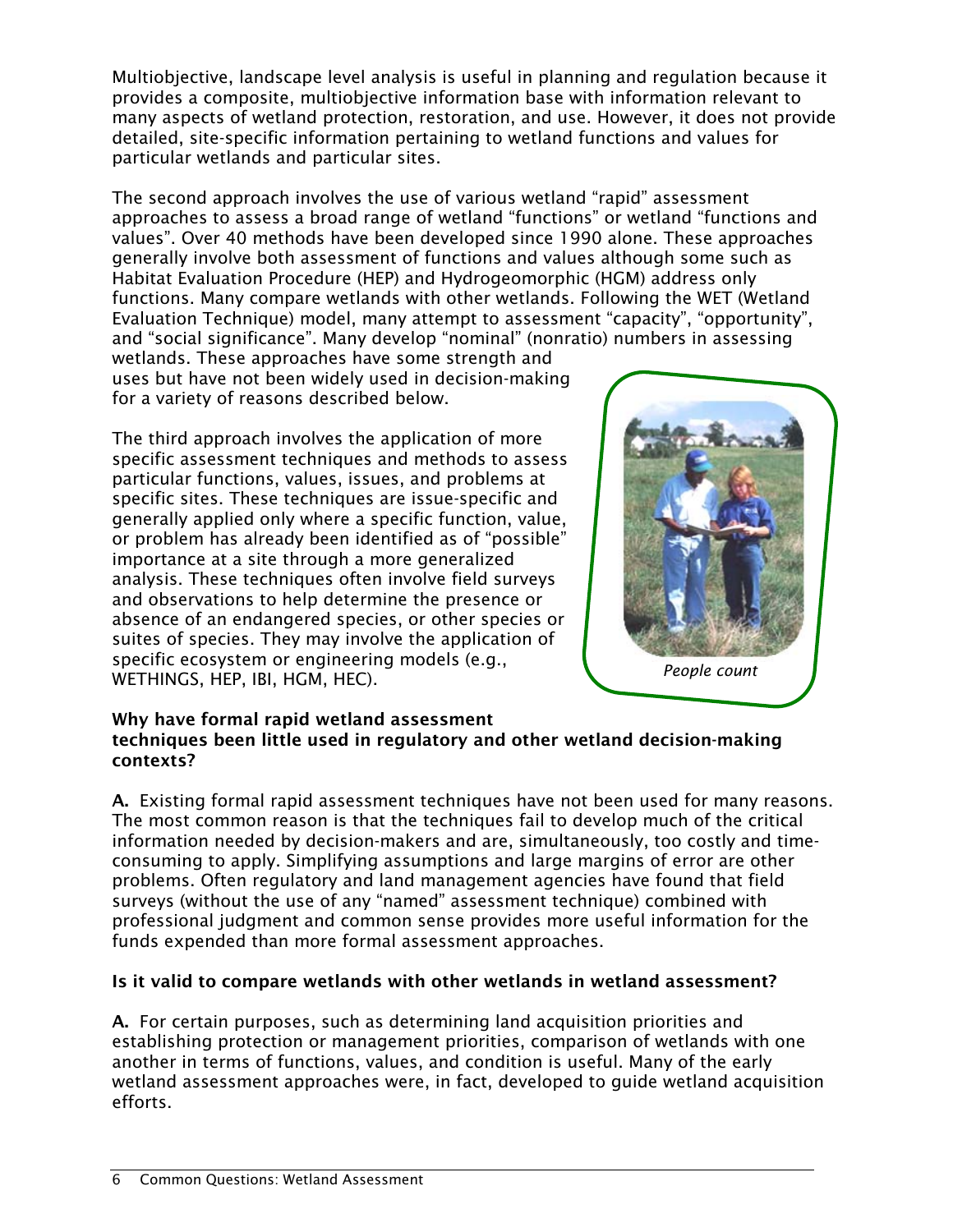However, comparison of wetlands with other wetlands for land and water use planning and regulatory purposes fails to provide much of the information needed to determine whether development should occur at a wetland versus an upland site—the typical planning and regulatory situation. Developers do not typically propose to place development in one wetland versus another wetland. The relative suitability of wetland versus upland sites for development depends upon ecosystem context, natural hazards, land ownership, public trust values, the costs of public services and many other factors.

Comparison of wetlands only with other wetlands may suggest that certain "low value" wetlands should be developed. However, when compared with uplands, wetlands with even limited natural functions and values are often less desirable for development than upland sites due to a combination of natural hazards, unstable soils, high costs for public services and other factors.

#### Can wetland "functions" and "values" be accurately assessed without considering hydrologic and ecosystem context?

A. Certain wetland features can be assessed by examining the areas within wetland boundaries. For example, the structural stability of wetland soils can be evaluated if a fill and building are proposed. Wetland plant and animal species within a wetland can be inventoried. Nevertheless, significant problems have emerged with assessment methods that do not consider offsite factors in evaluating many functions and values, particularly if the goal of the assessment is to evaluate the ecosystem importance of wetlands or to restore wetlands. Use of wetlands by many animal species such as fish and amphibians depends upon adjacent ecosystems and connections between wetlands and other upland and aquatic areas. Failure to consider broader hydrologic regime including likely changes to such regimes due to urbanization and other factors is a primary reason for failure of many restoration projects. It makes no sense to carry out detailed, quantitative assessment of the features of wetlands within wetland boundaries when the margins of error due to this narrow focus are extremely large.

# Are generalized aerial or satellite surveys sufficient for wetland assessment?

A. Arial surveys and satellite imagery have proven useful for wetland mapping and delineation and for "overview" evaluation of overall ecological and hydrologic characteristics. They have also proven useful for monitoring and enforcement

*"…comparison of wetlands with other wetlands for land and water use planning and regulatory purposed fails to provide much of the information needed…"* 

activities.

But, using remote sensing exclusively to decide whether wetlands are to be destroyed or modified without supplemental onsite examination of plant and animal species is misleading because there are limits upon what can be assessed from an air photo or satellite image. Remote sensing approaches also typically provide only a "one shot" view of resources unless time series images are used. In addition, the status of scientific knowledge is not often sufficient to project the capability of wetlands to serve as habitat for particular species based upon general vegetative and hydrologic characteristics alone. Real, on the ground observation of vegetation, wildlife, hydrology, soils and are features is needed to supplement and validate more general analyses.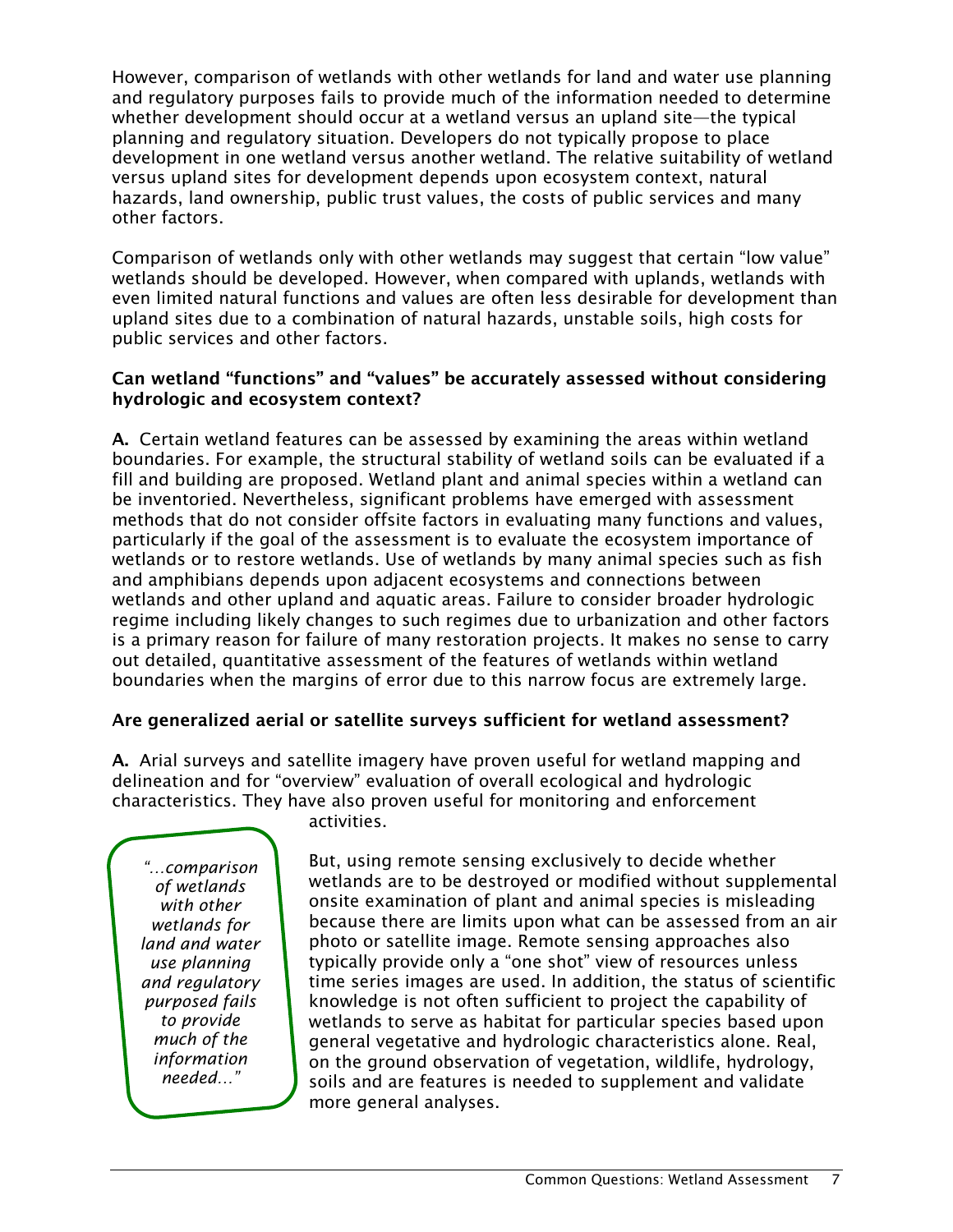# Are bioassessments needed?

A. Collecting plant and animal species information at wetland sites is essential in determining the impacts of proposed activities and in allocating wetlands to their most appropriate uses. It is also not possible to gain a clear picture of the overall condition of a wetland without considering the condition of specific plant and animal species. It is not possible to determine whether there are rare, endangered, or threatened plants

and animals at a site without on the ground observations. Assessment methods which only evaluate general wetland features but fail to evaluate actual species and assemblages of species therefore provide only a partial picture of ecosystem functioning and project impacts.

However, bioassessments can also be time consuming and expensive. And, they must be carried out with care. A single visit to a wetland site will often provide only limited information concerning the plant or animal species which may be found at a site over time because of seasonal and long term variations in water levels and temperature and resulting variations in plant and animal species.

Many states are now developing wetland bioassessment methods similar to those used



*Volunteers from Minnesota towns being trained to assess the biological integrity of wetlands*

for rivers and streams. These hold considerable promise for providing improved evaluation of biological condition, the impacts of projects on that condition, and the success of mitigation and compensation measures.

# Do simplifying assumptions need to be made in assessment methods?

A. Scientists developing wetland assessment techniques have invariably found it necessary because of economic and time restraints to make simplifying assumptions in the evaluation of wetland functions and values and to use various "surrogates" and indicators in assessment. Typical assumptions include: a wetland is in a natural condition; hydrology is not changing and will not change over time; wetland functions depend upon onsite features; and natural processes are the most important features (ignoring opportunity and social significance). These assumptions, however, are often not appropriate in a specific setting and application of a general model in this setting with some modification or supplementation may result in inadequate and inaccurate assessment. It is therefore important that scientists make clear their assumptions and simplifications so that users can tailor assessment models for use in specific factual situations.

# Is quantified (numerical) assessment of functions and values practical or possible?

A. Quantified assessment of some functions such as flood conveyance and storage using HEC (Hydrologic Engineering Center) or other models is possible but expensive and time consuming. Quantified assessment of many other functions and values including biological, archaeological, historical, recreational, and aesthetic values is even more difficult and the numbers developed are more often based more on conjecture than ecological or cultural significance.

Because it is difficult to develop "real" (ratio) numbers in assessing wetlands, many rapid wetland assessment procedures utilize nonratio numbers to help assess wetland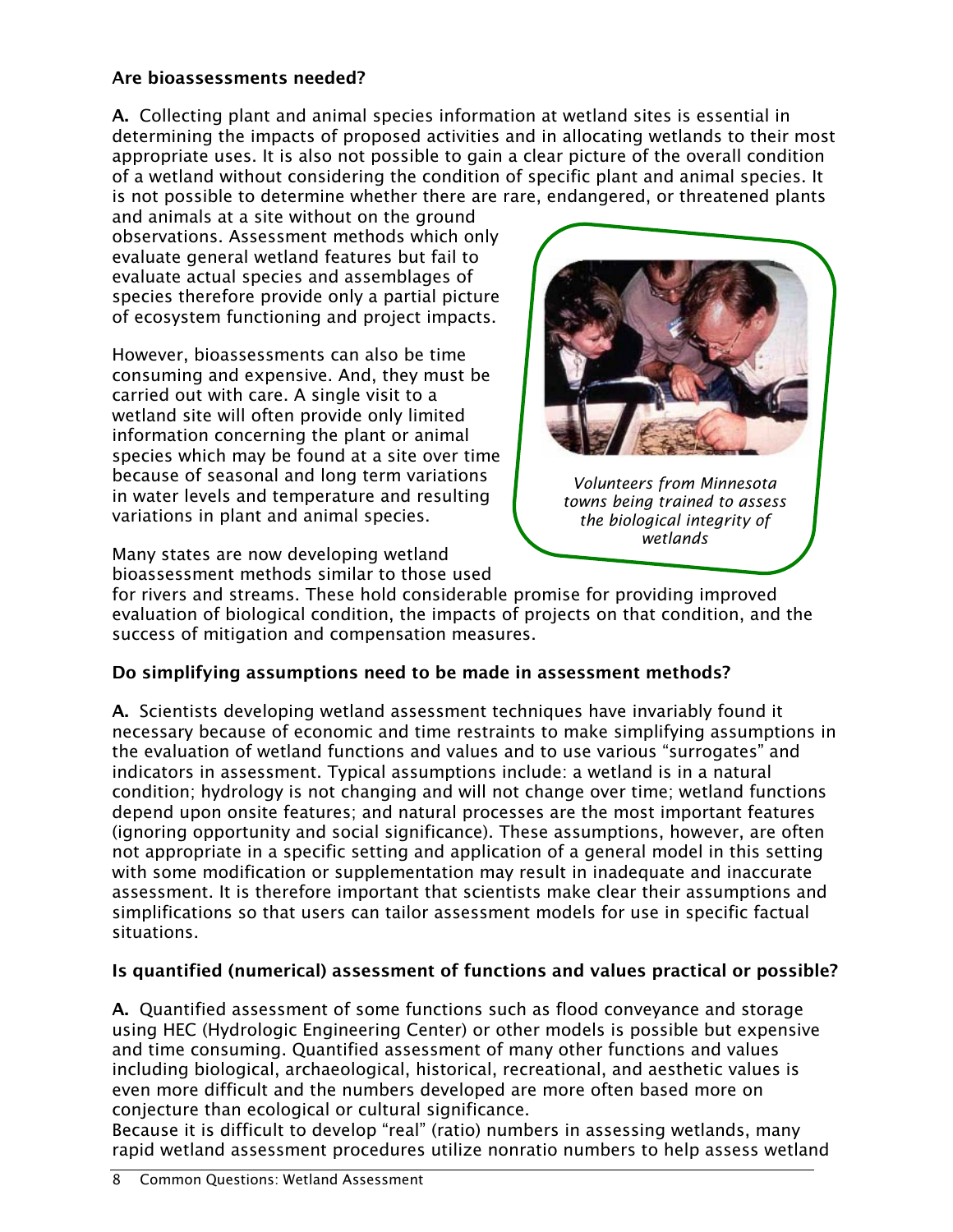functions or condition (e.g., rating a wetland on a 1-10 nominal scale for a particular function or condition). Nonratio numbers can help suggest the overall importance of a particular function or feature.

However, such numbers cannot ordinarily be validly added or subtracted (as is often attempted). They are also subject to manipulation and may be misleading in calculating compensation needs. They must be used with care.

#### Is it possible to conduct an accurate assessment without considering anthropomorphic changes in hydrology?

A. In urbanizing areas and other areas with rapidly changing hydrology due to human activities, future conditions must be reasonably anticipated in evaluating restoration potential. This is not easy, but failure to anticipate future hydrology is a major reason for failure of restoration projects.

#### Does any single wetland assessment method meet the broad range of information needs?

A. None of the existing wetland assessment methods meets the full range of information needs. Different wetland assessment techniques do different things. Costs, levels of expertise, understandability, and accuracy also differ. For example, WETHINGS evaluates capability for particular animal species. HEC can be used to project hydrology and hydraulic and define floodways and flood storage. WET (despite its limitations) provided some evaluation of capacity, opportunity, and social significance. HGM provides a more satisfactory evaluation of overall ecological capacity than many other techniques but is also subject to limitations.

A combination of methods is often needed to evaluate problems and issues in specific contexts.

# Does the Hydrogeomorphic Method remedy the problems of earlier techniques?

A. HGM was broadly proposed for use by federal agencies in 1996. It has a number of innovative and attractive features for evaluating and comparing wetland processes and condition. These attractive features include the classification of wetlands, the identification of functions, the use of reference sites (sampling), and the separation of wetland functions and values for evaluation purposes.

However, the HGM technique as presently proposed has not been implemented in regulatory contexts in the last eight years despite the development of many HGM models. It is subject to important limitations. It develops only a small portion of the information needed to apply the Section 404 public interest review permitting criteria and similar criteria at state and local levels and is quite costly and time-consuming (at least through development stages). It evaluates ecological condition and overall characteristics but does not provide species-specific information (fish, birds, wildlife) needed by wetland planners and regulators for a variety of purposes (e.g., compliance with the Endangered Species Act). It does not directly evaluate "functions" as the term has been broadly used in regulations and the literature such as flood storage and conveyance but only the underlying processes. And assessment of underlying processes does not necessarily produce accurate assessment of "goods and services" and values. It does not evaluate "opportunity" or "social significance" including who benefits and who pays from changes in conditions and there is little opportunity for public input. It does not consider or assess "values" such as archaeological, cultural,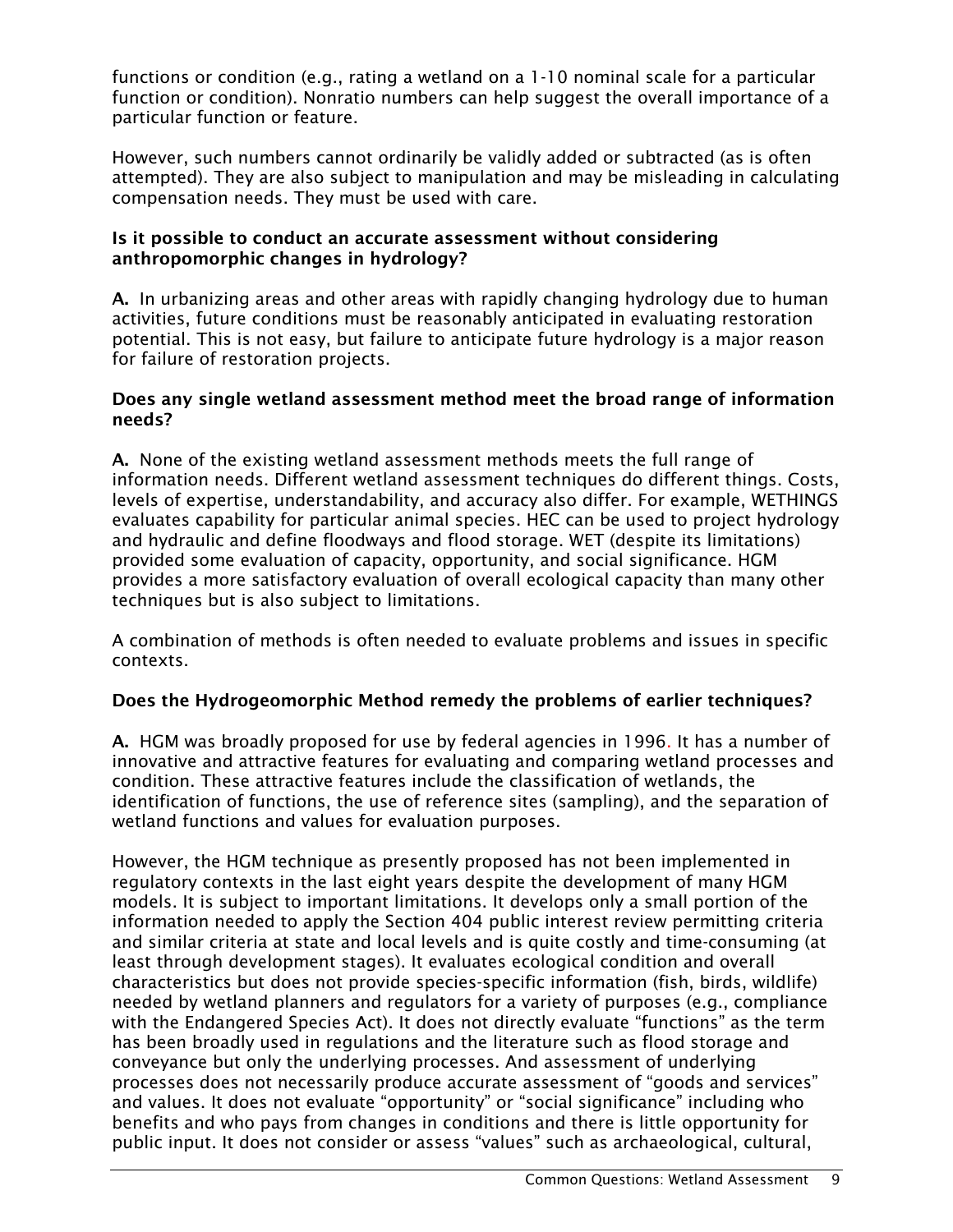heritage, health and safety, or other values. It makes a variety of assumptions that may or may not be valid in a given context.

To make HGM more useful, the U.S. Army Corps of Engineers and other feder

agencies need to provide guidance concerning its use. HGM needs to be used in combination with other assessment methods to provide the information needed for regulatory and other purposes.

#### Is it sufficient to assess relative "ecological condition" in calculating "compensation" ratios for regulatory purposes?

A. It is not enough to only assess relative ecological "condition" or "capacity" in calculating compensation ratios. Many other factors are relevant to calculation of compensation ratios including the length of time it takes to bring a project to a functioning condition, the hydrology, sedimentation rates, the expertise of the project sponsor, whether mid-course



*Compensation ratios need to reflect more than ecological condition*

correction capability is provided, whether monitoring and management will be provided over time, threats to a site, and a host of other factors.

"Who" benefits and who will suffer costs from wetland losses is also relevant. For example, restoration or creation of a wetland in a rural area with few potential "users" in the area will not adequately compensate (from a public interest perspective) for destruction of a wetland with similar acreage ecological capacity in an urban area serving thousands of individuals including minorities for recreation, education, and other purposes. The "public interest" involves social justice and social equity issues as well as scientific considerations.

# Is a hierarchical approach to wetland assessment needed?

A. Because of budgetary and staff limitations, hierarchical approaches to wetland assessment are needed which begin with generalized analysis of areas or sites (e.g., identification of "red flags" and "yellow flags" and overall hydrologic and ecosystem context) and proceed to more specific analysis of particular functions, values, issues, problems, etc.

#### What are promising future directions for wetland assessment methods and techniques?

A. Some promising directions for assessment include:

- Development and testing is needed of multiobjective landscape or area-wide assessment methods which can be simultaneously applied not only to wetlands but floodplains, riparian areas, and other related ecosystems. These methods need to be suitable for application through GIS, manual "overlay", and other approaches.
- Various combinations of landscape level and site-specific wetland assessment approaches involving overlay approaches (and GIS analysis in some instances) with more detailed assessment methods on a site-specific or issue-specific basis are needed.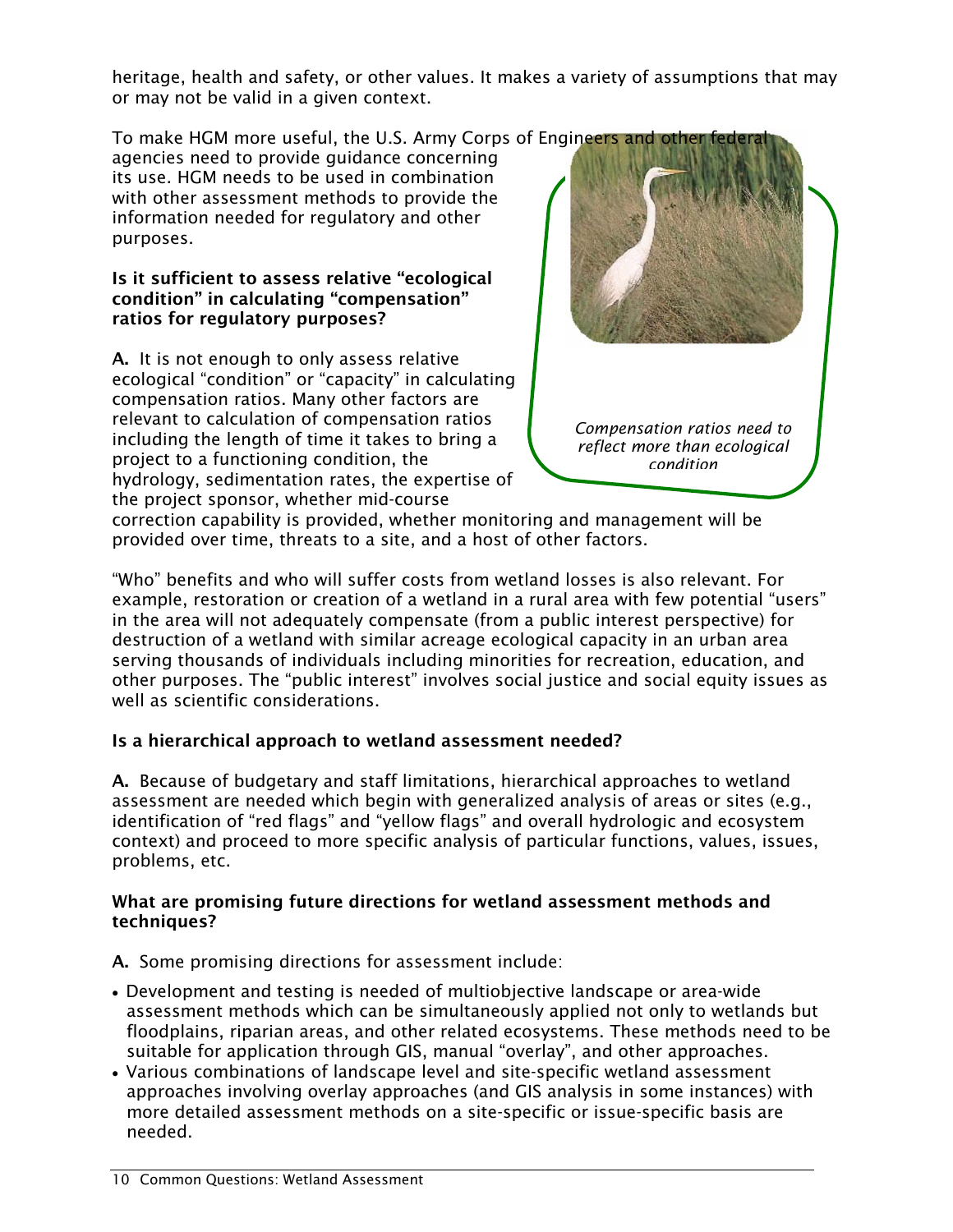- The development of additional multivariate bioassessment (IBI) models for use with water quality standards and for a broad range of other purposes is needed.
- Further development of HGM models and guidebooks and the calibration and testing of HGM will increase the capability of wetland managers to assess ecological capacity and condition.
- The establishment of local, state, and regional wetland reference site systems could aid the development and calibration of more specific wetland assessment approaches and models. Reference site systems can be used for long term monitoring, research, interpretation, and education.

# SUGGESTED READINGS

- Adamus, P. 1996. Bioindicators for Assessing Ecological Integrity of Prairie Wetlands. EPA/600/R-96/082. U.S. Environmental Protection Agency, National Health and Environmental Effects Research Laboratory, Western Ecology Division, Corvallis, OR.
- Adamus, P. Field. 2001. Guidebook for Hydrogeomorphic (HGM)-based Assessment of Oregon Wetland and Riparian Sites. Oregon Division of State Lands, Salem, OR.
- Adamus, P., E. Clairain, R. Smith, and R. Young. 1987. "Wetland Evaluation Technique (WET); Vol. II: Methodology". Operation Draft Technical Report Y-87. U.S. Army Corps of Engineers Waterways Experiment Station, Vicksburg, Mississippi.
- Agency of Environmental Conservation. 1982. Vermont Wetlands: Identifying Values and Determining Boundaries. Montpelier, Vermont.
- Ainslie, W.B., Smith, R.D., Pruitt, B.A., Roberts, T.H., Sparks, E.J., West, L., Godshalk, G.L., and Miller, M.V. (1999). "A Regional Guidebook for Assessing the Functions of Low Gradient, Riverine Wetlands in Western Kentucky," WRP-DE-17, U.S. Army Engineer Waterways Experiment Station, Vicksburg. View on-line or download part1.exe & part2.exe.
- Ammann, A., and A. Stone. 1991. Method for the Comparative Evaluation of Nontidal Wetlands in New Hampshire. NHDES-WRD-1991-3. New Hampshire Department of Environmental Service, Concord, New Hampshire.
- Bartoldus, C. 1999. A Comprehensive Review of Wetland Assessment Procedures: A Guide for Wetland Practitioners. Environmental Concern, Inc., St. Michaels, MD.
- Bartoldus, C. 2000. "Wetland Assessment Procedures: The Process of Selecting a Wetland Assessment Procedure: Steps and Considerations." Wetland Journal, Vol. 12, No.4.
- Bartoldus, C., E. Garbisch, and M. Kraus. 1994. Evaluation for Planned Wetlands (EPW). Environmental Concern, Inc., St. Michaels, Maryland.
- Bond, W., K. Cox, T. Heberlein, E. Manning, D. Witty, and D. Young. 1992. Wetland Evaluation Guide. North American Wetlands Conservation Council (Canada), Ottawa, Ontario, Canada.
- Brinson, M. 1995. "The HGM Approach Explained." National Wetlands Newsletter. Volume 17, No. 6. Environmental Law Institute, Washington, D.C.
- Brinson, M. 1996. "Assessing Wetland Functions Using HGM." National Wetlands Newsletter. Volume 18, No.1. Environmental Law Institute, Washington, D.C.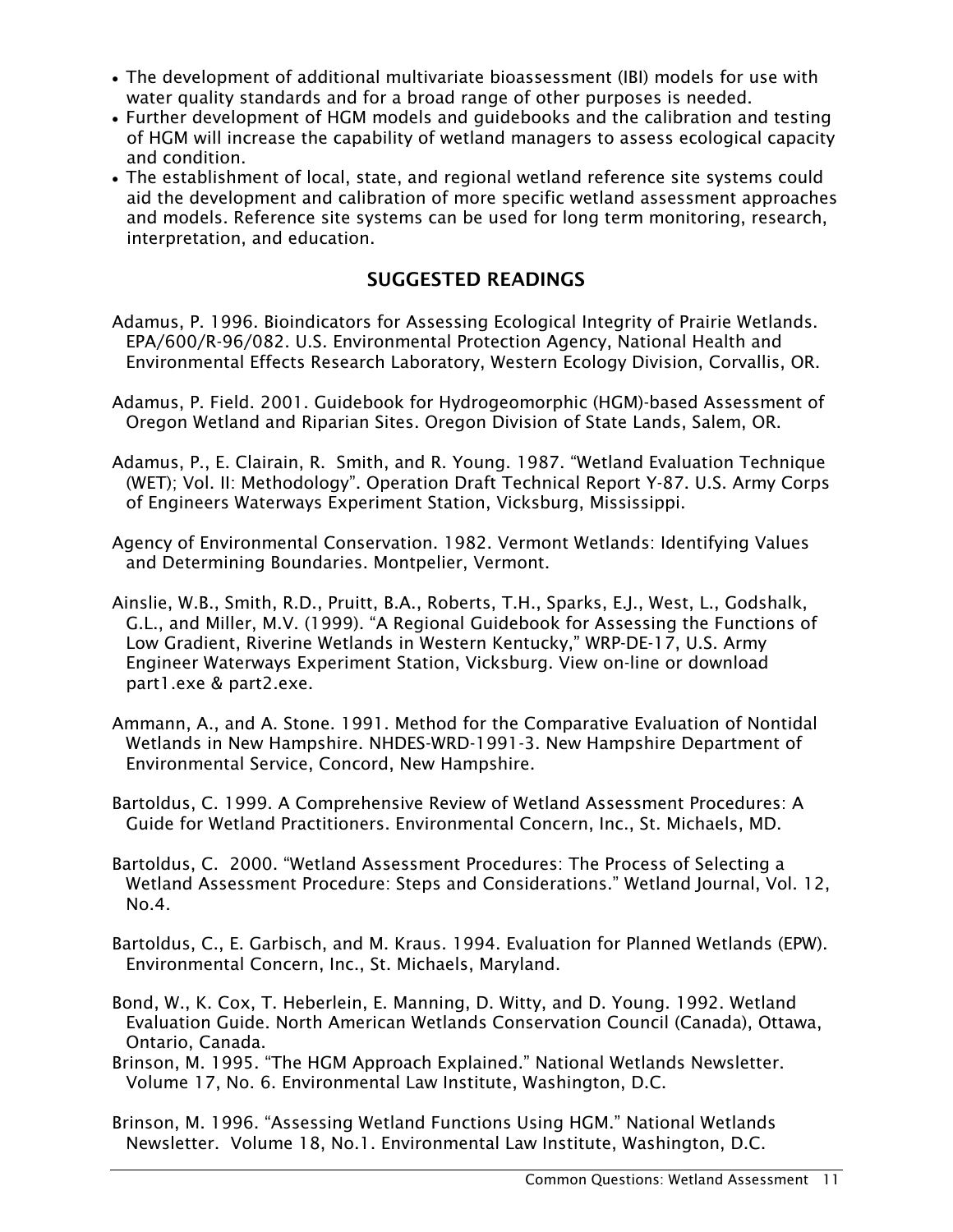- Fennessy, S., Jacobs and M. Kentula. 2004. Review of Rapid Methods for Assessing Wetland Condition, U.S. Environmental Protection Agency, Corvallis, Oregon.
- Greeson, P.E., J.R. Clark, and J.E. Clark. (eds.). 1979. Wetland Functions and Values: The State of Our Understanding. American Water Resources Association, Minneapolis, MN.
- Hayes, D. F., Olin, T. J., Fischenich, J. C., and Palermo, M. R. (2000). "Wetlands Engineering Handbook,' ERDC/EL TR-WRP-RE-21, U. S. Army Engineer Research and Development Center, Vicksburg. View on-line or download wrpre21.exe.
- Hollands, G. and D. Magee. 1995. A Hydrogeomorphic Procedure for Assessing the Functional Capacity of Wetlands. Normandeau Associates, Bedford, NH.
- Hruby, T. 1998. "The HGM Dialogue: What is Science and What is Belief?" Society of Wetland Scientists Bulletin. Vol. 15, No. 2. Lawrence, KS. pp. 7-8.
- Hruby, T., T. Granger, and E. Teachout. 1999. Methods for Assessing Wetland Functions. Vol. I: Riverine and Depressional Wetlands in the Lowlands of Western Washington. Part 2: Procedures for Collecting Data. Washington State Department of Ecology Publication No. 99-116, Olympia, WA.
- Indiana Department of Natural Resources. 1999. *Reviewing Methods for Wetland Functional Assessment.*
- Kusler, J. 2004. Integrating Wetland Assessment into Regulatory Permitting. The Association of State Wetland Managers, Inc. Berne, N.Y. Available on-line. See below.
- Kusler, J. 2004. Wetland Assessment in the Courts. The Association of State Wetland Managers, Inc., Berne, NY. Available on-line. See below.
- Kusler, J. 2004. Assessing Functions and Values. The Association of State Wetland Managers, Inc., Berne, N.Y. Available on-line. See below. Not listed below.
- Kusler, J. and P. Riexinger. National Wetlands Assessment Symposium. Proceedings of a national symposium held on June 17-29, 1985 in Portland, Maine. Association of State Wetland Managers, Berne, New York.
- Larson, J. (ed.). 1976. Models for Assessment of Freshwater Wetlands. Water Resources Research Center. University of Massachusetts at Amherst, Amherst, Massachusetts. Pub. No. 32.
- Larson, J. (ed.) Reprint 1981. A Guide to Important Characteristics and Values of Fresh Water Wetlands in the Northeast: Models for Assessment of Freshwater Wetlands. Water Resources Research Center. University of Massachusetts at Amherst, Amherst, Massachusetts. Pub. No. 31.
- Leibowitz, S., B. Abbruzzese, P. Adamus, L. Hughes, and J. Irish. 1992. A Synoptic Approach to Cumulative Impact Assessment: A Proposed Methodology. EPA/600/R-92/167. U.S. Environmental Protection Agency, Corvallis, Oregon.
- Lyon, J.G. and J. McCarthy. 1995. Wetland and Environmental Applications of GIS. Lewis Publishers, Boca Raton, Florida.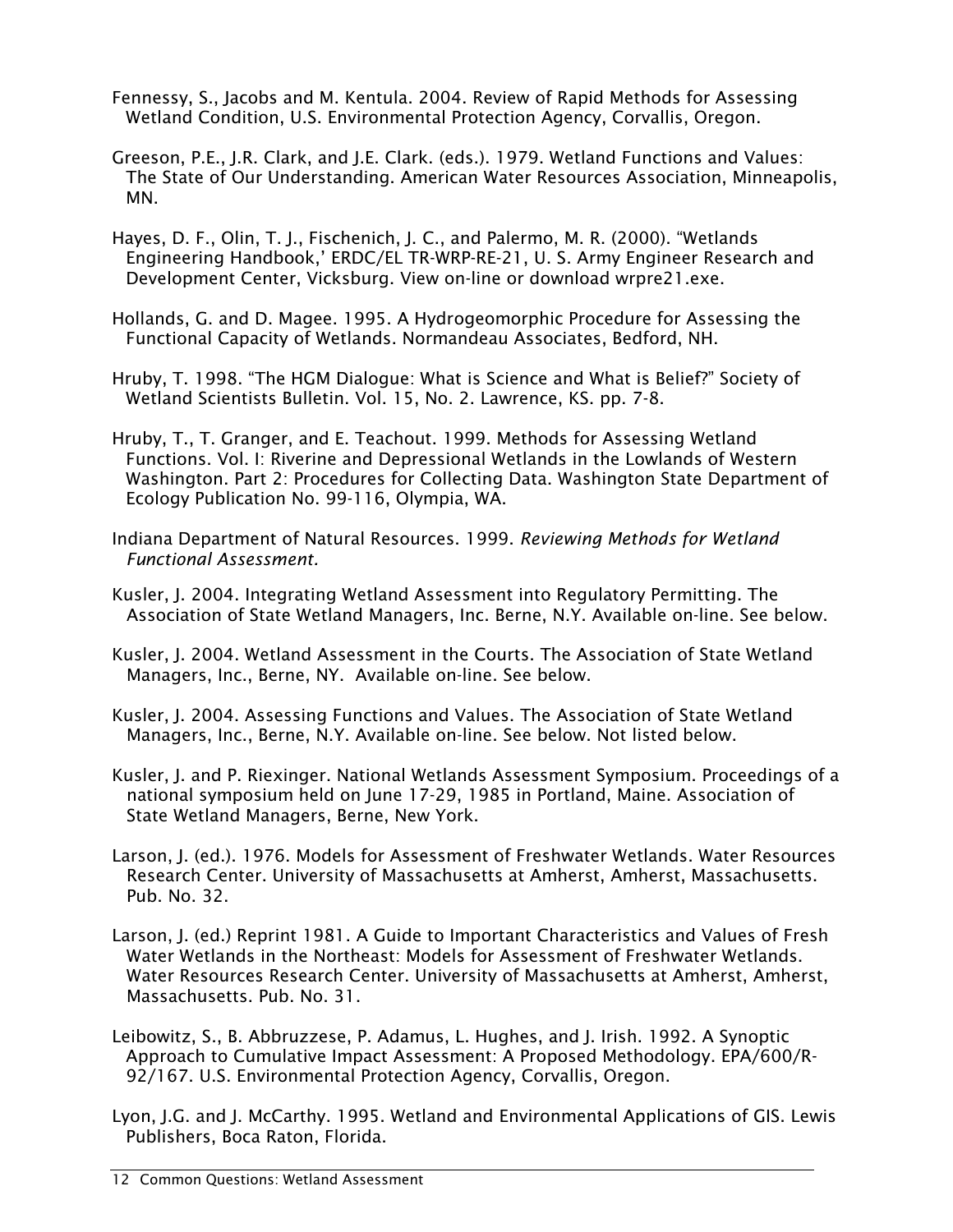- Minnesota Board of Water & Soil Resources. 1995. Minnesota Routine Assessment Method for Evaluating Wetland Functions. (Draft.) St. Paul, Minnesota.
- Mitch, W. and J. Gosslink. 1993. Wetlands 2nd Edition. Van Nostrand Reinhold, New York.
- North Carolina Department of Environment, Health, and Natural Resources, Division of Environmental Management, Water Quality Section. 1995. Guidance for Rating the Values of Wetlands in North Carolina. Raleigh, NC.
- Roth, E., R. Olsen, P. Snow, and R.. Sumner. 1993. Oregon Freshwater Wetland Assessment Methodology. (ed.) by S.G. McCannell. Oregon Division of State Lands, Salem, Oregon.
- Shiyam, C. and R. Smardon. 1990. Methodology and Literature Review as Part of Wetland Evaluation Technique (WET). IEPP Report #90-4.
- Tiner, R. 1999. Wetland Indicators: A Guide to Wetland Identification, Delineation, Classification, and Mapping. Lewis Publishers, Washington, D.C.
- Tiner, R. 1997. "Piloting a More Descriptive NWI." National Wetlands Newsletter. Volume 19, No. 5. Environmental Law Institute, Washington, D.C.
- U.S. Department of the Interior. 1995. Process for Assessing Proper Functioning Condition. Bureau of Land Management, Riparian Area Management, Service Center, Denver, CO.
- U.S. Environmental Protection Agency. 2002. Methods for Evaluating Wetland Condition (17 Parts). Washington, D.C.
- U.S. Environmental Protection Agency, Region IV. 1993. High Risk Geographic Areas Targeted for Wetlands Advance Identification. Wetlands Planning Unit, Atlanta, Georgia.
- Washington Department of Ecology. 1991. Washington State Wetlands Rating System for Western Washington. Olympia, Washington.

# SUGGESTED WEB SITES

http://ceres.ca.gov/wetlands/geo\_info/cal\_wetland\_riparian.html California Wetlands Information System. California Central Valley Wetlands and Riparian Geographic Information Systems Project. Map Site. GIS based wetland and riparian maps for the California Central Valley

www.epa.gov/region01/eco/wetland/contact.html Region 1: New England. Contacts and Membership. New England Biological Assessment of Wetlands Work Group. U.S. Environmental Protection Agency. www.epa.state.oh.us/dsw/gis/cuyahoga/demo.html

Ohio Environmental Protection Agency, Division of Surface Water. Cuyahoga Watershed Demonstration Project for the Identification of Wetland Restoration Sites. Use of GIS to identify wetland restoration sites in the Cuyahoga Watershed Demonstration Project.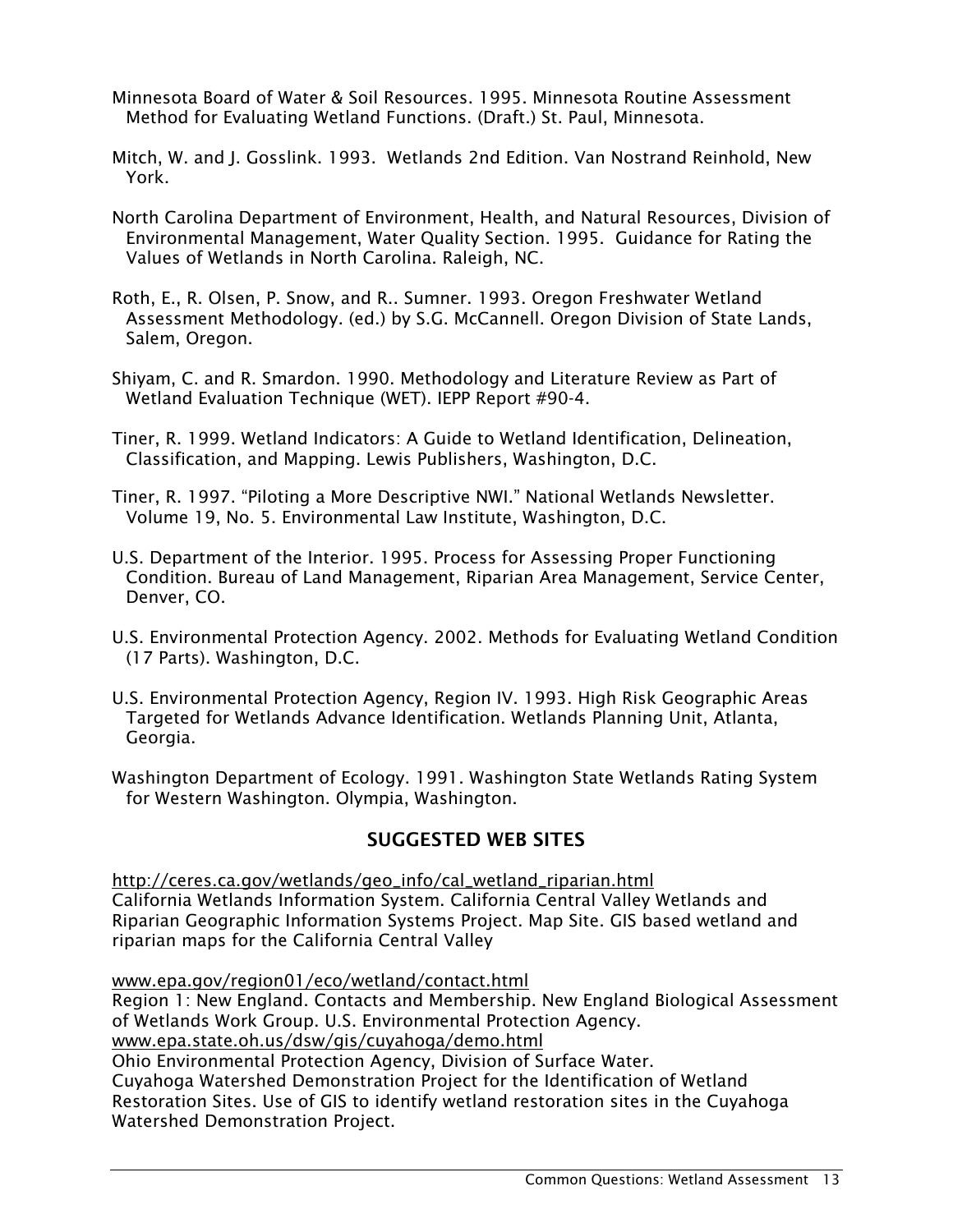#### http://www.ramsar.org/lib\_valuation\_e.htm

Economic Valuation of Wetlands: A Guide for Policy Makers and Planners. Barbier, E. B., Acreman, M. C. and Knowler, D. 1997. Ramsar Convention Bureau, Gland, Switzerland.

#### http://el.erdc.usace.army.mil/wetlands/

Environmental Laboratory Wetlands. U.S. Army Corps of Engineers. Access to many reports including the 1987 Wetland Delineation manual.

www.bwsr.state.mn.us/wetlands/publications/PotentiallyRestorableWetlands.pdf Evaluating the Potential of Using GIS for a Drained Wetlands Inventory. Use of GIS to identify restoration sites for drained wetlands in Minnesota.

#### feri.dep.state.fl.us

Florida Ecological Restoration Inventory. Use of GIS to store information concerning wetland restoration sites in Florida.

grunwald.ifas.ufl.edu/Publications/abstract\_poster\_EPH2003.pdf Florida's Wetland Web GIS and Geo-Database. Use of a wetland GIS system to characterize wetlands in Florida, track restoration.

# www.nysgis.state.ny.us/datcoord/partners/wetrest.htm

GIS Partnership Summary: Tidal Wetland Restoration, South Shore Estuary Reserve, Long Island, New York. Use of GIS for tidal restoration planning in Long Island, N.Y.

#### www.conservationgis.org/ctsp/iowanhf/inhf.html

Iowa Natural Heritage Foundation, ESRI Conservation Program. Use of GIS system to prioritize wetland restoration sites in Iowa Great Lakes Watershed.

#### www.bwsr.state.mn.us/wetlands/mnram/index.html Minnesota Board of Water and Soil Resources – Wetland Assessment.

wetlands.fws.gov

U.S. Fish and Wildlife Service National Wetlands Inventory.

# http://www.aswm.org/propub/integrating.pdf

Kusler, J. 2004. Integrating Wetland Assessment into Regulatory Permitting. Association of State Wetland Managers, Inc., Berne, New York.

# http://www.aswm.org/propub/functionsvalues.pdf

Kusler, J. 2004. Assessing Functions and Values. Association of State Wetland Managers, Inc., Berne, New York.

# http://www.aswm.org/propub/courts.pdf

Kusler J. 2004. Wetland Assessment in the Courts. Association of State Wetland Managers, Inc., Berne, New York

# http://www.epa.gov/owow/wetlands/bawwg/case.html

U.S. Environmental Protection Agency. Wetlands. Wetland Bioassessment Case Studies. Web site describing a variety of wetland bioassesment projects for Montana, King County Washington, Oregon, Penn State, North Dakota, Wisconsin, Michigan (and Great Lakes), Ohio, Vermont, Massachusetts, Mid Atlantic (Maryland), Florida, Montana.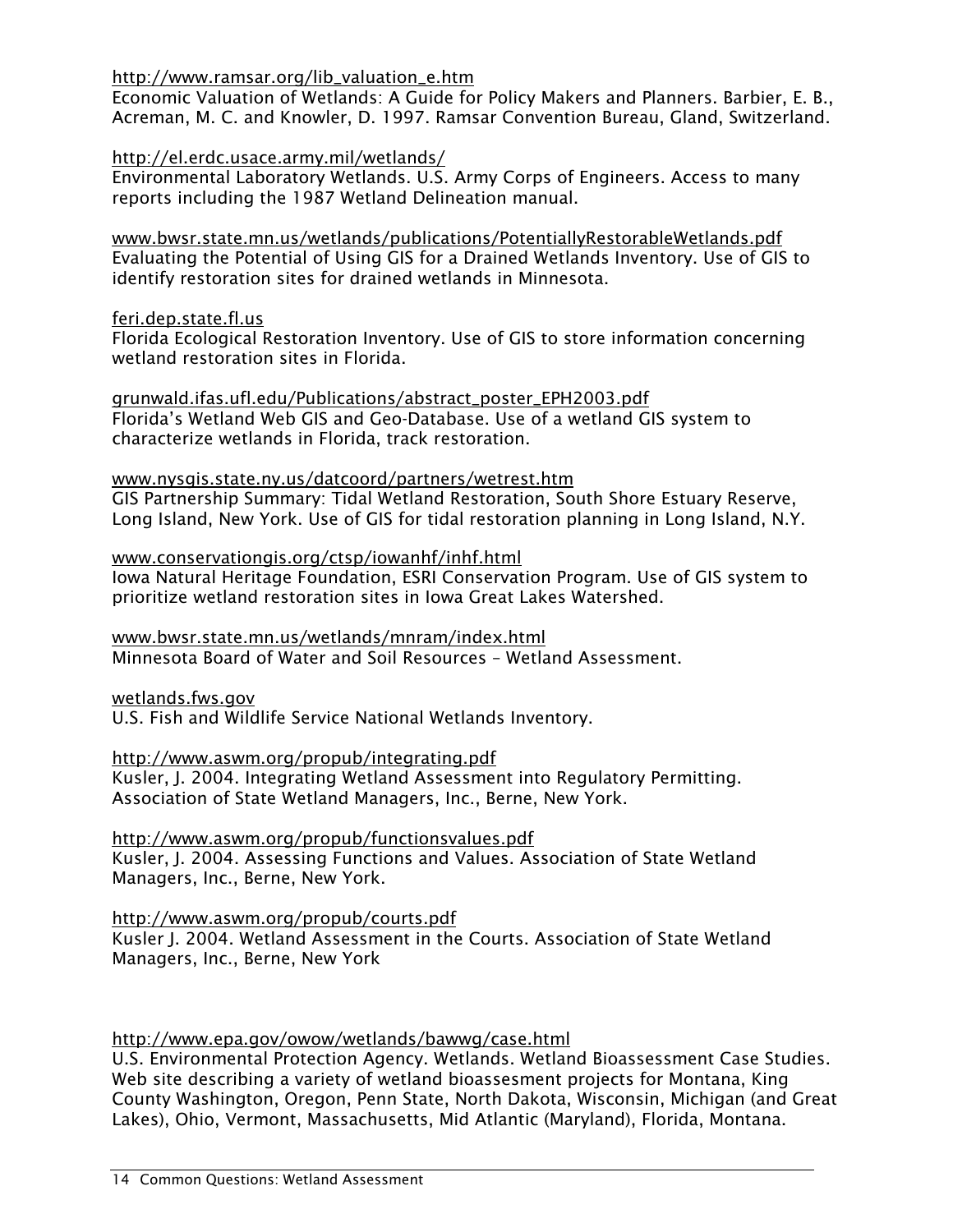#### www.state.me.us/dep/blwq/monitoring.htm

Maine's Department of Environmental Protection, Bureau of Land & Water. Monitoring & Assessment web page for biological monitoring.

www.4sos.org/wssupport/ws\_rest/decid2.html Monitoring Wetlands: Deciding What to Measure by Tom Danielson.

#### http://www.soils.usda.gov/

USDA Natural Resources Conservation Service. "Helping People Understand Soils." Access to hydric soils list.

#### www.epa.gov/region01/eco/wetland/pilot.html

U.S. Environmental Protection Agency. Region 1: New England. Pilot Projects. Biological assessment of wetlands pilot projects.

www.pwrc.usgs.gov/wli/wetassm.htm. Wetland Science Institute. Wetland Assessment.

http://plants.usda.gov/

USDA Natural Resources Conservation Service. Plants database.

http://nespal.cpes.peachnet.edu/Water/Sediment.Reduction.Conceptual.Model.pdf Prioritizing Wetland Restoration for Sediment Yield Reduction: A Conceptual Model.

#### www.vims.edu/ccrm/cci/adv\_id/advid.pdf

Protocols for Implementation of a GIS-based Model for the Selection of Potential Wetlands Restoration Sites Southeastern Virginia. GIS based protocols for selecting wetland restoration sites in Virginia.

www.on.ec.gc.ca/wildlife/factsheets/fs\_wetlands-e.html Putting an Economic Value on Wetlands - Concepts, Methods and Considerations. Environment Canada.

www.dnr.state.md.us/greenways/gi/restoration/restoration.html. Restoration Targeting in Maryland's Green Infrastructure.

www.state.ri.us/dem/programs/benviron/water/wetlands/wetplan.htm. State of Rhode Island Department of Environmental Management – Office of Water Resources. Freshwater Wetland Information. Use of GIS to identify and evaluate potential wetland restoration sites in Rhode Island.

coastalscience.noaa.gov/documents/restorationmntg\_vol2.pdf. Science-Based Restoration Monitoring of Coastal Habitats. 2003. National Oceanic and Atmospheric Administration.

www.pwrc.usgs.gov/wlistates/wlistate.htm State Interim Functional Assessment Procedures. Wetland Science Institute

www.cicacenter.org/swift.html State Wetlands Information Tool (SWIFT). Construction Industry Compliance Assistance.

#### www.nwrc.usgs.gov